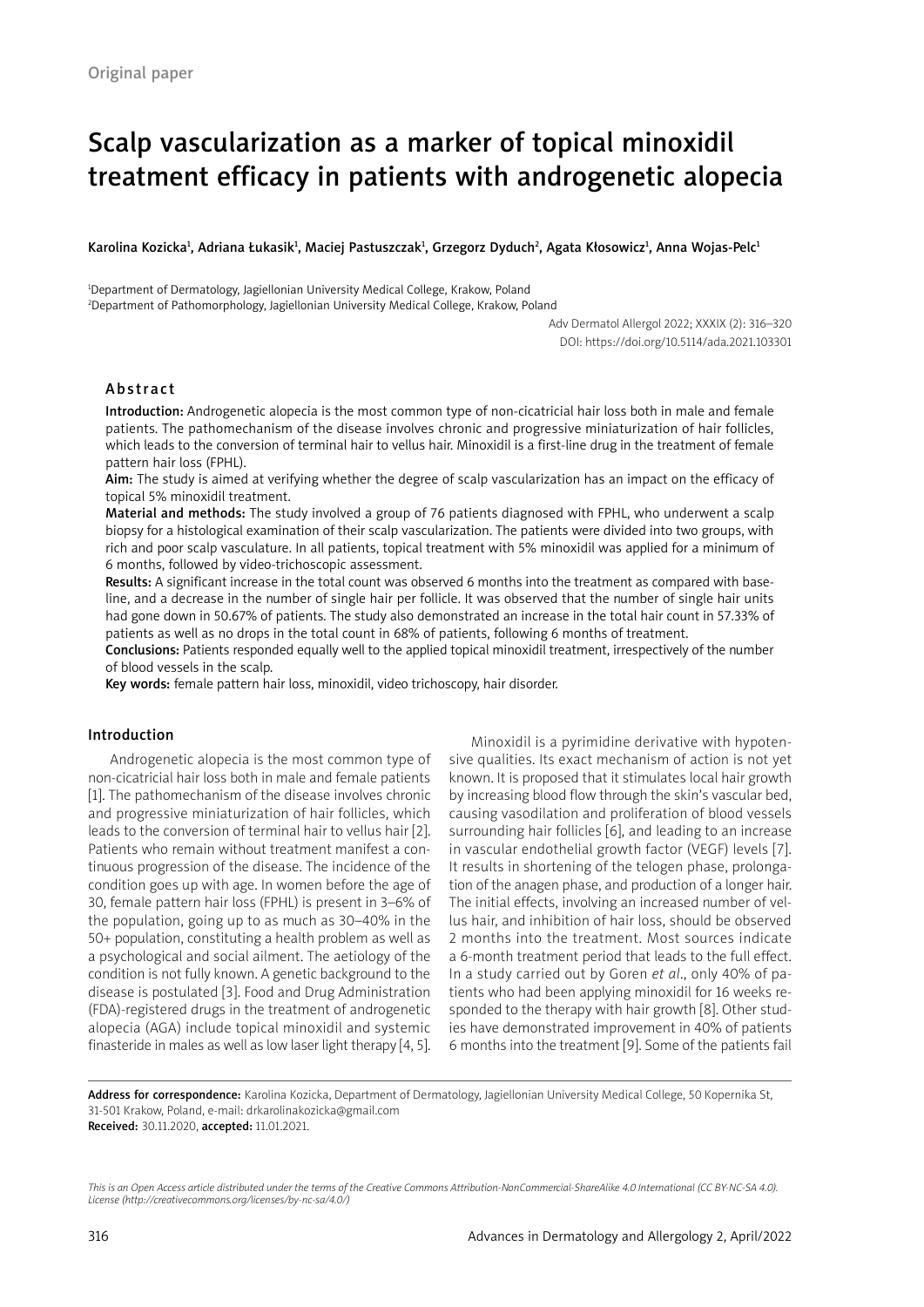to respond to topical minoxidil therapy, with predictive factors remaining unknown to date.

Minoxidil is available as 2% and 5% solutions. Adverse events include telogen effluvium hair loss (6–8 weeks from the beginning of treatment), which recedes over the period of several weeks, facial hypertrichosis (after the 5% minoxidil solution), scalp irritation and pruritus, headache, vertigo and tachycardia. Minoxidil should not be used during pregnancy and lactation. Minoxidil is a pro-drug that is converted by the sulfotransferase enzyme to its active form of minoxidil sulfatase in the outer sheath of the hair follicle. Minoxidil sulfatase is an active metabolite that stimulates fair follicles [8].

Trichoscopy is a valuable and dynamically developing method, which serves to diagnose as well as monitor the treatment of alopecia. With the help of video dermatoscopy, one may register and compare scalp images taken throughout the treatment. The method is used more and more frequently in the diagnostics of the vascular structure in the superficial layers of the dermis.

The CD31 antibody was used as an immunohistochemical marker which enables the assessment of cutaneous vascularization.

#### Aim

Taking into account minoxidil's mechanism of action that primarily impacts the vascular bed surrounding hair follicles, this study aims to assess the vascularization of scalp areas that are affected by androgenetic alopecia, and to search for a correlation between the extent of vascularization and response to minoxidil therapy.

## Material and methods

Seventy-six patients with diagnosed FPHL underwent scalp biopsy (parietal region) for a histological assessment of scalp vascularization (based on the expression of CD31 in the examined tissue material). Patients were divided into two groups: with rich and poor scalp vasculature. Rich scalp vasculature was defined as the blood vessel count exceeding the median value for the study population, i.e. more than 60 vessels per cm<sup>2</sup>, whereas poor vascularization was defined as the blood vessel count of 60 vessels per cm<sup>2</sup> or less.

All patients were started on topical 5% minoxidil, applied once daily for a minimum of 6 months, followed by assessment and video-trichoscopic imaging, with another follow-up examination scheduled 9 to 24 months into the treatment. Patients were monitored with video trichoscopy. The working assumption was that patients with rich scalp vascularization would have better treatment results. Trichoscopic images were taken with the use of Medicam 800 video dermatoscope produced by FotoFinder (Bad Birnbach, Germany). Trichoscopy images were analysed at the TrichoLAB laboratory (Warsaw, Poland). The following parameters were assessed: average hair count per cm<sup>2</sup> (total count), average hair thickness, percentage share of hair < 30 µm (first group thickness), percentage share of hair sized 30–50 µm (second group thickness), percentage share of hair > 50 µm (third group thickness), percentage share of single hair per follicle (single unit), percentage share of double hair in follicle (double unit), percentage share of triple hair in follicle  $(t$ riple unit), cumulative hair thickness per cm<sup>2</sup> (cumulative hair thickness density), and follicular unit density per cm2 (FU density) [10].

Improvement was defined as an increase in the values of the following parameters: total count, average thickness, second and third group thickness, double unit, triple unit, cumulative hair thickness density, and FU density. Improvement was also demonstrated as a decrease in the percentage values of the following parameters: single unit, and first group thickness. Inclusion criteria included clinical features (based on the 3-stage Ludwig scale, and on the 5-stage Sinclair scale) as well as dermatoscopic (trichoscopic) and histological signs of androgenetic alopecia. An exclusion criterion was another cause of hair loss, e.g. hypothyroidism, anaemia, etc. The use of an additional form of systemic treatment, e.g. with spironolactone or finasteride, was also an exclusion criterion. All patients gave their written consent for the biopsy procedure for the purpose of histological examination. The Jagiellonian University Bioethics Committee approved the procedure. The number of the approval: 1072.6120.24.2019.

#### Statistical analysis

Normality of quantitative variable distribution was analysed with the Shapiro-Wilk test. Variables with distribution other than normal were presented as medians and first and third quartiles (Q1–Q3). Qualitative variables were presented as percentages. Comparative analysis was performed with the use of Pearson's  $\chi^2$ test for categorical data, and with the use of the Mann-Whitney *U* test for non-normally distributed continuous variables. Response to treatment was assessed with the use of repeated measures analysis of variance. In cases of statistical significance, post-hoc Scheffe tests were performed. The level of statistical significance was set at *p* < 0.05.

All calculations were performed using Statistica version 13 software (2017; TIBCO Software Inc.).

#### Results

The average age of study participants was 49. The median duration of hair loss was 4 years (Q1–Q3: 1–10 years).

Without dividing patients into groups, a significant increase in the total count was observed 6 months into the treatment as compared to the baseline visit (Figure 1),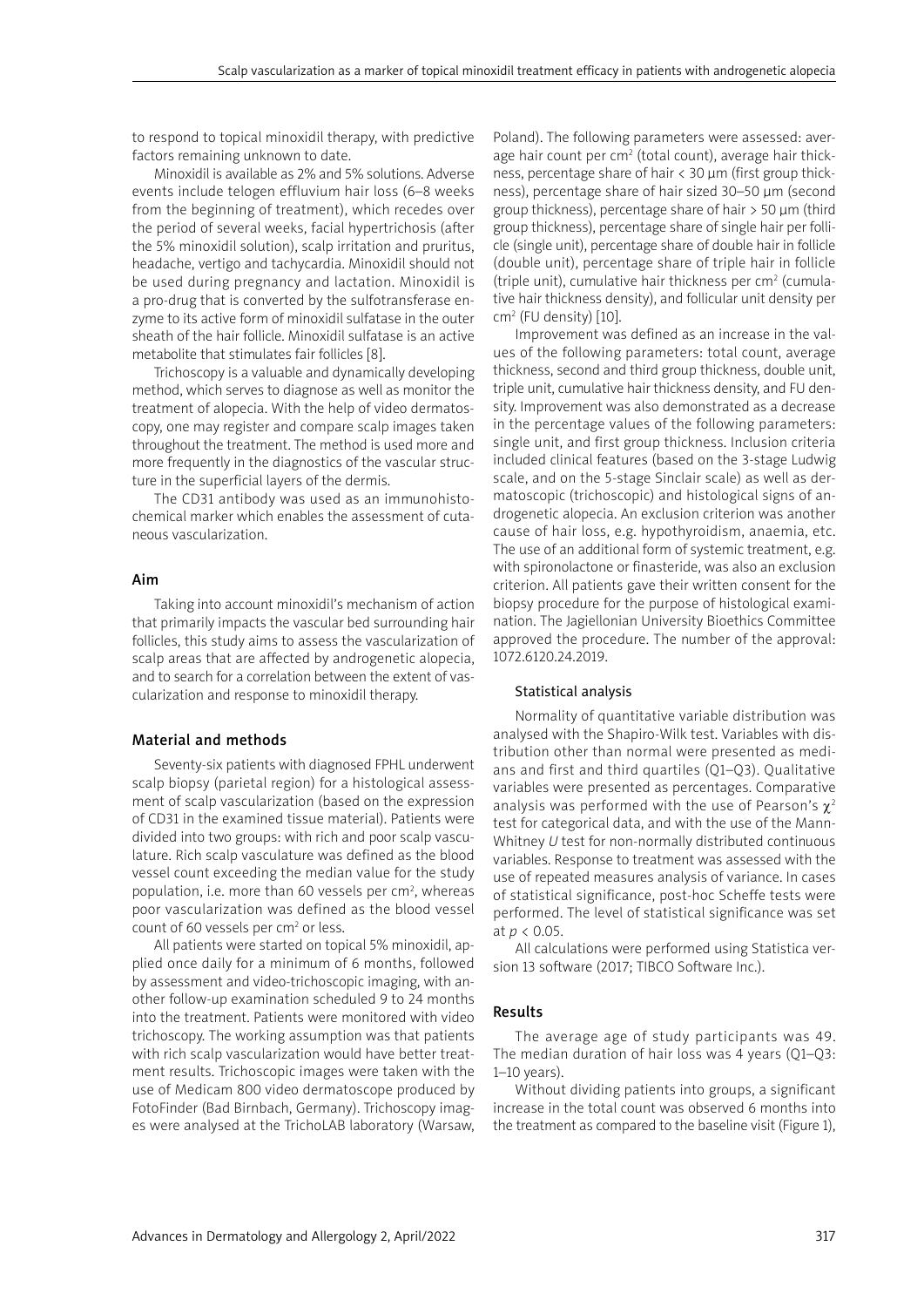

Figure 1. Average hair count per cm<sup>2</sup> (total count) depending on the time of measurement. Baseline – first visit, FollowUp1 – visit after 6 months, FollowUp2 – visit after 9–24 months from the baseline. \*In the post-hoc test a statistically significant difference between Baseline and FollowUp1 was demonstrated

and a decrease in the number of single hair per follicle as compared to baseline (Figure 2).

A decrease in the number of single follicular units was observed in 50.67% of patients. No decrease in the total hair count was reported for 68% of patients, out of which 84.30% of patients experienced additional hair growth.

Based on the histological examination, and measurement of the number of vessels in the scalp with the use of the CD31 antibody, patients were divided into two groups. 44% of patients were included in the rich vascularization group, and the remaining ones were qualified as those with poor scalp vascularization.

When divided into different scalp vascularization groups, patients with rich scalp vascularization and those with poor scalp vasculature responded equally well to the topical treatment with minoxidil.

With respect to other comparable parameters, including hair thickness, density of follicular units, percentage share of single, double and triple units, cumulative hair thickness density, and percentage shares of differentthickness hair, no statistically significant differences were observed.

Patients who initiated their treatment earlier (up to 4 years from diagnosis) benefitted more from treatment (Table 1).

Based on our study results, patients who were followed up on for more than 6 months (9–24 months) from their baseline visit failed to show further improvement with respect to the parameters under assessment.

## Discussion

In 1988, FDA registered Minoxidil for topical treatment of androgenetic alopecia in the United States [6].



Figure 2. Percentage share of single hair per follicle (single unit) depending on the time of measurement. Baseline – first visit, FollowUp1 – visit after 6 months, FollowUp2 – visit after 9–24 months from the baseline. \*In the post-hoc test a statistically significant difference between Baseline and FollowUp1 was demonstrated

At that time, the 2% minoxidil formula was only registered for male patients. Presently, minoxidil is available as an over-the-counter product in the form of 2% and 5% solutions, and a 5% minoxidil foam (not available in Poland) both for men and women. Therapeutic results are observed up to 6 months into the treatment. Its efficacy has been proven, and the drug has a good safety profile, with minimum side effects [6, 11, 12]. Minoxidil improves blood flow through the scalp [13], and activates potassium channels, which stimulates the transition of hair follicles from the telogen phase to the anagen phase [14]. Side effects include facial hypertrichosis, contact dermatitis on the scalp, and pruritus of the scalp, resulting from the presence of propylene glycol in the minoxidil solution. Telogen hair loss may occur in the first month of treatment [15, 16].

Minoxidil is considered as first-line treatment in androgenetic alopecia. The 2% preparation is applied twice daily, and the 5% solution is applied once daily [6]. In a study carried out by Katzer *et al*., it was indicated that 89% of patients receive it at their first appointment [5].

According to the relevant literature, ca. 40% of patients experience improvement following topical treatment, and systemic therapy is applied in the remaining patients.

Drawing on the vascular dilation effect, the present study works on the hypothesis that patients who have richer scalp vascularization will benefit more from topical treatment than those with poorer scalp vascularization. The conducted assessments, however, refuted the above-mentioned thesis. Improvement with respect to the total hair count parameter in the studied parietal area, and with respect to the decrease in the number of single follicular units, failed to demonstrate statistically significant differences between the two study arms. Per-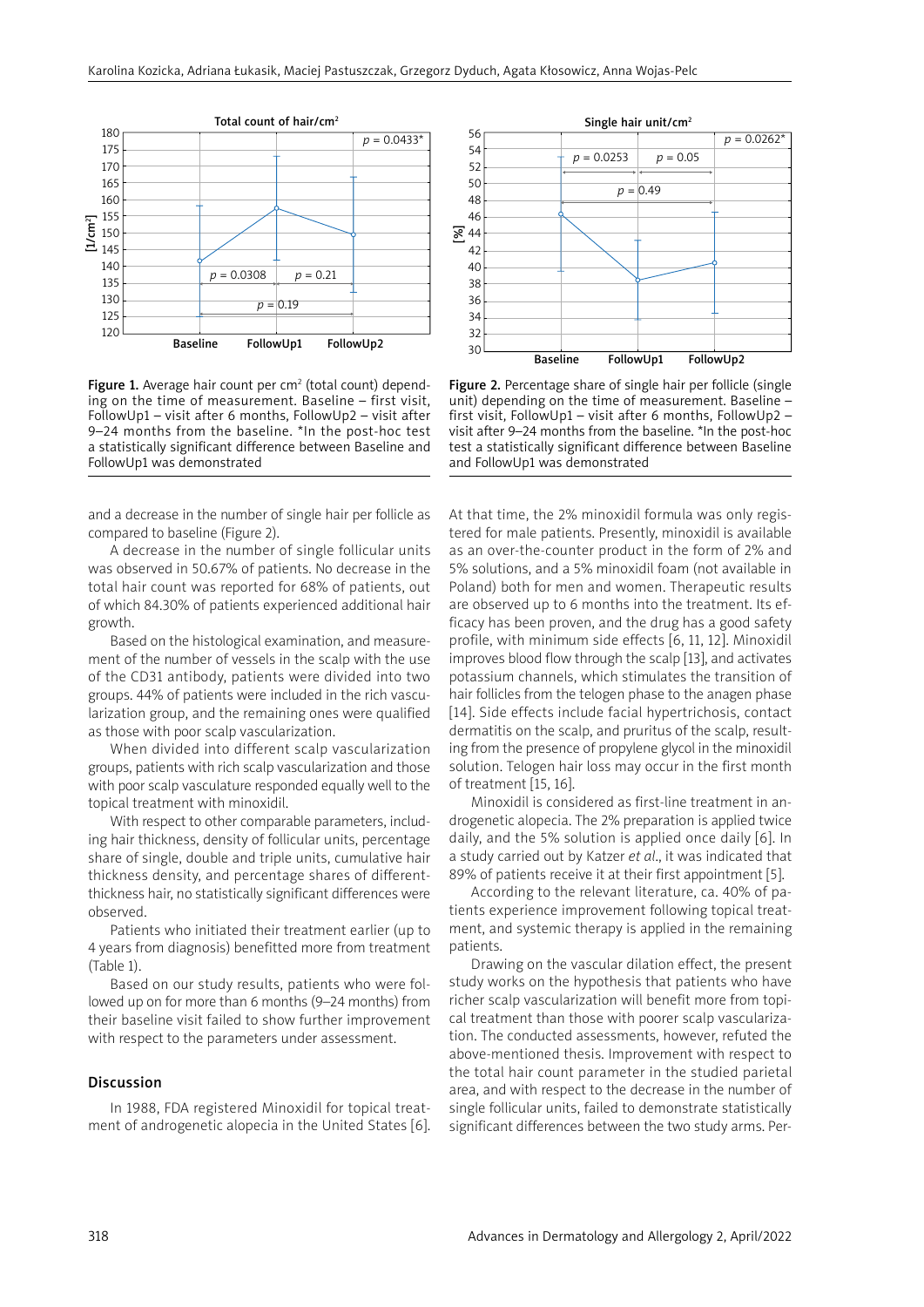| Parameter                           | <b>Baseline</b>                 |                                  | FollowUp1                       |                             | FollowUp2                       |                                  | P-value   |
|-------------------------------------|---------------------------------|----------------------------------|---------------------------------|-----------------------------|---------------------------------|----------------------------------|-----------|
|                                     | Up to 4 years<br>from diagnosis | $>$ 4 years<br>from<br>diagnosis | Up to 4 years<br>from diagnosis | > 4 years<br>from diagnosis | Up to 4 years<br>from diagnosis | $>$ 4 years<br>from<br>diagnosis |           |
| Total count [1/cm <sup>2</sup> ]    | 159                             | 126                              | 172                             | 134                         | 132                             | 147                              | 0.026     |
| $(Q1 - Q3)$                         | $(122.00 - 193.00)$             | $(88.00 - 151.00)$               | $(130.00 - 210.00)$             | $(105.00 - 155.00)$         | $(113.00 - 176.00)$             | $(117.00 - 180.00)$              |           |
| Average thickness                   | 55.12                           | 56.70                            | 60.25                           | 57.23                       | 57.64                           | 57.70                            | 0.53      |
| [ $\mu$ m] (Q1–Q3)                  | $(50.14 - 60.98)$               | $(51.84 - 60.69)$                | $(49.06 - 65.01)$               | $(53.40 - 65.44)$           | $(52.56 - 64.16)$               | $(51.22 - 61.49)$                |           |
| Thickness $1^{st}$ gr $(\%)$        | 3.33                            | 3.03                             | 3.23                            | 2.38                        | 1.11                            | 4.76                             | 0.89      |
| $(Q1 - Q3)$                         | $(1.47 - 7.14)$                 | $(0 - 6.67)$                     | $(0-8)$                         | $(0 - 4.44)$                | $(0 - 5.41)$                    | $(0 - 9.76)$                     |           |
| Thickness 2 <sup>nd</sup> gr (%)    | 29.73                           | 29.63                            | 26.47                           | 30.56                       | 25.53                           | 34.55                            | 0.59      |
| $(Q1 - Q3)$                         | $(18.75 - 42.86)$               | $(23.53 - 34.78)$                | $(13.89 - 47.62)$               | $(18.52 - 44.00)$           | $(15.56 - 33.33)$               | $(25.00 - 38.24)$                |           |
| Thickness 3rd gr (%)                | 65.91                           | 66.67                            | 69.23                           | 64.71                       | 73.62                           | 61.76                            | 0.56      |
| $(O1 - O3)$                         | $(50.00 - 78.79)$               | $(52.94 - 75.00)$                | $(47.62 - 84.00)$               | $(50.00 - 81.48)$           | $(56.67 - 82.22)$               | $(51.06 - 75.00)$                |           |
| Single unit (%)                     | 37.04                           | 52.63                            | 37.50                           | 40.91                       | 42.68                           | 38.89                            | 0.64      |
| $(O1 - O3)$                         | $(27.78 - 55.00)$               | $(31.82 - 66.67)$                | $(27.27 - 45.45)$               | $(34.78 - 61.11)$           | $(25.00 - 55.56)$               | $(27.78 - 52.63)$                |           |
| Double unit (%)                     | 35                              | 33.33                            | 36.36                           | 38.10                       | 37.87                           | 41.67                            | 0.92      |
| $(O1 - O3)$                         | $(28.57 - 42.86)$               | $(20.00 - 47.37)$                | $(31.58 - 43.33)$               | $(27.78 - 50.00)$           | $(29.41 - 50.00)$               | $(30.77 - 47.62)$                |           |
| Triple unit (%)                     | 23.81                           | 11.11                            | 27.27                           | $13.64(6.67-$               | 18.61                           | 22.22                            | 0.20      |
| $(O1 - O3)$                         | $(10.53 - 34.78)$               | $(6.67 - 22.22)$                 | $(11.11 - 35.29)$               | 22.22)                      | $(11.76 - 26.32)$               | $(13.04 - 28.57)$                |           |
| Cum hair thick dens                 | 8.70 (7.19-                     | 7.28                             | 10.04                           | 7.99                        | 8.09                            | 8.35                             | 0.0102    |
| [ $\mu$ m/cm <sup>2</sup> ] (Q1–Q3) | 11.47)                          | $(4.98 - 8.44)$                  | $(6.99 - 12.57)$                | $(5.68 - 9.07)$             | $(6.05 - 10.27)$                | $(7.18 - 10.10)$                 |           |
| FU dens $[1/cm^2]$                  | 88.05                           | 75.47                            | 88.05                           | 75.47                       | 79.66 (71.27-                   | 79.66                            | $0.0442*$ |
| $(Q1 - Q3)$                         | $(71.27 - 96.43)$               | $(62.89 - 83.85)$                | $(75.47 - 100.62)$              | $(62.89 - 83.85)$           | 83.85)                          | $(75.47 - 88.05)$                |           |

Table 1. Comparison of the results of repeated measures analysis depending on the disease duration

*#No statistically significant differences observed in the post-hoc tests, Total count – average hair count per cm<sup>2</sup> , average hair thickness, first group thickness – percentage share of hair < 30 µm, second group thickness – percentage share of hair sized 30–50 µm, third group thickness-percentage share of hair > 50 µm, single unit – percentage share of single hair per follicle, double unit – percentage share of double hair in follicle, triple unit – percentage share of triple hair in follicle, cumulative hair thickness density – cumulative hair thickness per cm<sup>2</sup> , and FU density – follicular unit density per cm<sup>2</sup> .* 

haps the reason behind the observed results is the fact that minoxidil's mechanism of action is independent of the extent of scalp vascularization.

It may, however, be related to vasculature in a different way, i.e. it might be found to stimulate the formation of new blood vessels in patients with poorer vascularization at baseline, and thus improve their scalp blood supply, which was not analysed in this study, though.

One should also remember about several limitations of the study. A relatively small group of patients was subjected to assessment. Treatment efficacy assessment based on video trichoscopy also comes with some downsides, e.g. related to the accuracy of repeated measurements in the same location. Patient compliance is also an issue as the amounts of the drug applied by different patients are not always comparable.

The goal of the treatment applied was to inhibit hair loss, and accomplish gradual hair growth. In 68% of patients hair loss stopped 6 months into the treatment, while in 57.33% of patients, there was additional hair growth after 6 months of regular minoxidil use. Follow-up that went beyond the 6-month period showed no further improvement, but the achieved results were maintained. The above-mentioned treatment appears to be well grounded, irrespective of the extent of scalp vascularization.

In the studies carried out to date, it has been proven that the efficacy of minoxidil therapy is correlated with the patient's age as well as with the duration of the disease [5]. Our study confirms the previous findings, thus reflecting clinical observations too, that patients whose treatment is aimed at inhibition of hair loss benefit more from minoxidil therapy than patients whose therapy is targeted at an additional stimulation of hair growth [9].

The video trichoscopy method used to monitor treatment results is ever more frequently applied in the diagnostics and monitoring of hair loss. It is a non-invasive technique, which replaces trichogram assessment, and makes it possible to minimize the number of skin biopsies (Figures 3–5).

#### Conclusions

Minoxidil is equally efficacious in patients with rich and poor scalp vascularization. Its efficacy was proven 6 months into the treatment. No significant further effects were observed, though, in the period of 6–24 months into the treatment. According to the present